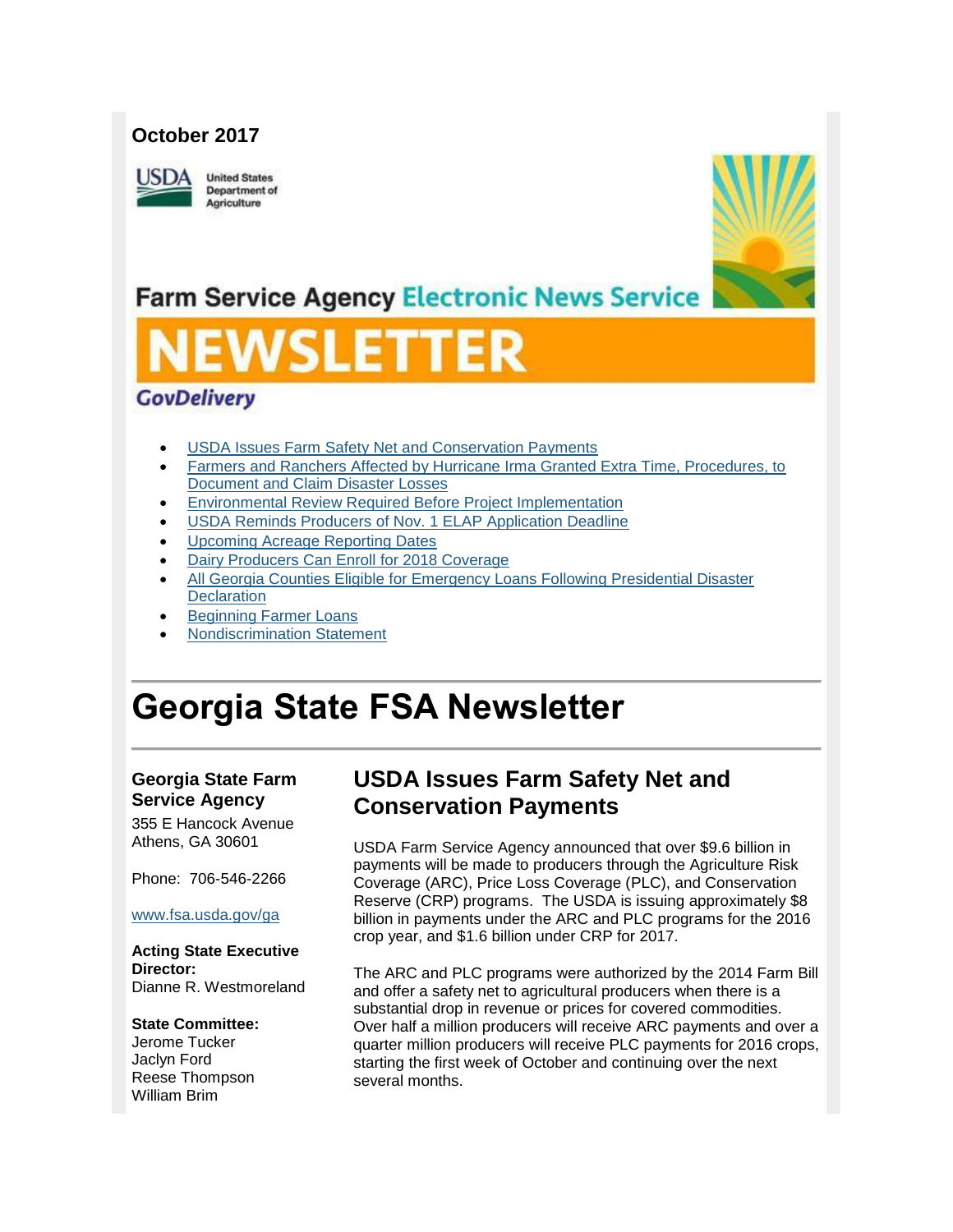#### **Administrative Officer:**

Dianne R. Westmoreland

**Farm Loan Chief:** Robert Tyson

**Farm Programs Chief:** Brett Martin

**Public Affairs/Outreach:** Neal Leonard

To find contact information for your local office go to [www.fsa.usda.gov/ga](http://www.fsa.usda.gov/ga)

Payments are being made to producers who enrolled base acres of barley, corn, grain sorghum, lentils, oats, peanuts, dry peas, soybeans, wheat, and canola. In the upcoming months, payments will be announced after marketing year average prices are published by USDA's National Agricultural Statistics Service for the remaining covered commodities. Those include long and medium grain rice (except for temperate Japonica rice), which will be announced in November; remaining oilseeds and chickpeas, which will be announced in December; and temperate Japonica rice, which will be announced in early February 2018. The estimated payments are before application of sequestration and other reductions and limits, including adjusted gross income limits and payment limitations.

Also, as part of an ongoing effort to protect sensitive lands and improve water quality and wildlife habitat, USDA will begin issuing 2017 CRP payments in October to over 375,000 Americans.

Signed into law by President Reagan in 1985, CRP is one of the largest private-lands conservation programs in the United States. Thanks to voluntary participation by farmers and landowners, CRP has improved water quality, reduced soil erosion, and increased habitat for endangered and threatened species. In return for enrolling in CRP, USDA, through the Farm Service Agency (FSA) on behalf of the Commodity Credit Corporation, provides participants with rental payments and cost-share assistance. Participants enter into contracts that last between 10 and 15 years. CRP payments are made to participants who remove sensitive lands from production and plant certain grasses, shrubs and trees that improve water quality, prevent soil erosion, and increase wildlife habitat.

For more details regarding ARC and PLC programs, go to [www.fsa.usda.gov/arc-plc.](https://www.fsa.usda.gov/arc-plc) For more information about CRP, contact your local FSA office or visit [www.fsa.usda.gov/crp.](https://www.fsa.usda.gov/crp)

## <span id="page-1-0"></span>**Farmers and Ranchers Affected by Hurricane Irma Granted Extra Time, Procedures, to Document and Claim Disaster Losses**

USDA announced special procedures to assist producers who lost crops or livestock or had other damage to their farms or ranches as a result of Hurricane Irma. Also, because of the severe and widespread damage caused by the hurricane, USDA will provide additional flexibility to assist farm loan borrowers.

USDA's Farm Service Agency (FSA), is authorizing emergency procedures on a case-by-case basis to assist impacted borrowers, livestock owners, contract growers, and other producers. The measures announced apply only to counties impacted by a National Oceanic and Atmospheric Administration-determined tropical storm, typhoon, or hurricane, including Irma that have received a primary Presidential Disaster Declaration and those counties contiguous to such designated counties.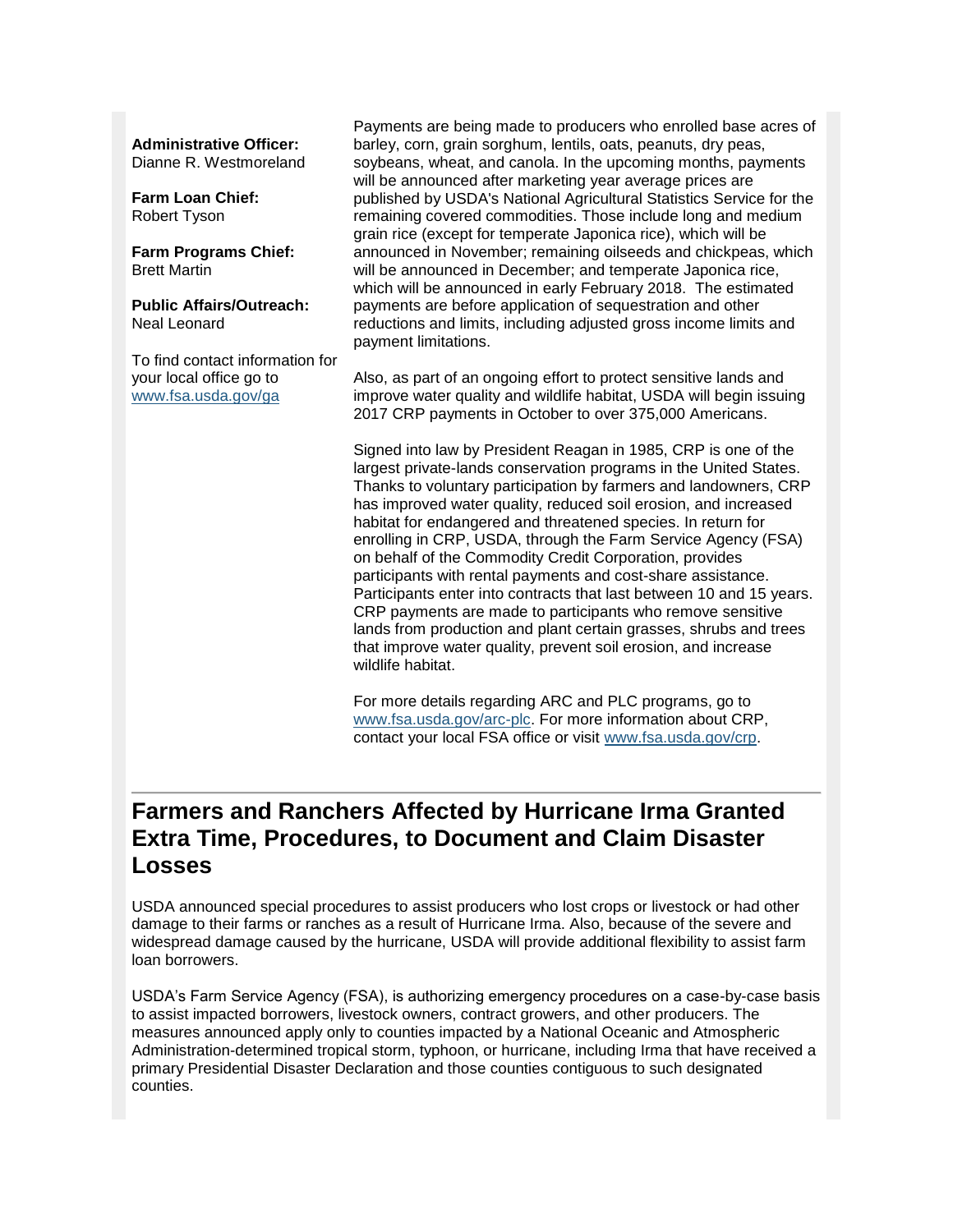Financially stressed FSA farm loan borrowers affected by the hurricane who have received primary loan servicing applications may be eligible for 60 day extensions. Full details are available at [https://go.usa.gov/xRe8V.](http://links.govdelivery.com/track?type=click&enid=ZWFzPTEmbWFpbGluZ2lkPTIwMTcwOTEzLjc4MTAxODgxJm1lc3NhZ2VpZD1NREItUFJELUJVTC0yMDE3MDkxMy43ODEwMTg4MSZkYXRhYmFzZWlkPTEwMDEmc2VyaWFsPTE3ODk4NDgxJmVtYWlsaWQ9Y2Fzc2llLmJhYmxlQHR4LnVzZGEuZ292JnVzZXJpZD1jYXNzaWUuYmFibGVAdHgudXNkYS5nb3YmZmw9JmV4dHJhPU11bHRpdmFyaWF0ZUlkPSYmJg==&&&101&&&https://go.usa.gov/xRe8V)

A more complete listing of all of the special farm program provisions is posted at [https://go.usa.gov/xRe8p.](http://links.govdelivery.com/track?type=click&enid=ZWFzPTEmbWFpbGluZ2lkPTIwMTcwOTEzLjc4MTAxODgxJm1lc3NhZ2VpZD1NREItUFJELUJVTC0yMDE3MDkxMy43ODEwMTg4MSZkYXRhYmFzZWlkPTEwMDEmc2VyaWFsPTE3ODk4NDgxJmVtYWlsaWQ9Y2Fzc2llLmJhYmxlQHR4LnVzZGEuZ292JnVzZXJpZD1jYXNzaWUuYmFibGVAdHgudXNkYS5nb3YmZmw9JmV4dHJhPU11bHRpdmFyaWF0ZUlkPSYmJg==&&&102&&&https://go.usa.gov/xRe8p)

Among the actions announced are lengthened deadlines for certain provisions under the Marketing Assistance Loan (MAL) Program, the Farm Storage Facility Loan Program (FSFL), and the Emergency Conservation Program (ECP), the Emergency Forest Restoration Program (EFRP), the Noninsured Crop Disaster Assistance Program (NAP), and the Tree Assistance Program (TAP). Emergency grazing may also be authorized under the Conservation Reserve Program (CRP) for up to 60 days.

In addition, the deadlines to file a loss for the Livestock Indemnity Program (LIP) and the Emergency Assistance for Livestock, Honeybees and Farm-Raised Fish Program (ELAP) are extended, and special provisions are provided for "acceptable proof of livestock death and inventory for livestock losses."

Farmers and ranchers affected by the hurricane are urged to keep thorough records of all losses, including livestock death losses, as well as expenses for such things as feed purchases and other extraordinary costs because of lost supplies and or increased transportation costs.

Producers with coverage through USDA's Risk Management Agency's (RMA) administered federal crop insurance program should contact their [crop insurance agent](http://links.govdelivery.com/track?type=click&enid=ZWFzPTEmbWFpbGluZ2lkPTIwMTcwOTEzLjc4MTAxODgxJm1lc3NhZ2VpZD1NREItUFJELUJVTC0yMDE3MDkxMy43ODEwMTg4MSZkYXRhYmFzZWlkPTEwMDEmc2VyaWFsPTE3ODk4NDgxJmVtYWlsaWQ9Y2Fzc2llLmJhYmxlQHR4LnVzZGEuZ292JnVzZXJpZD1jYXNzaWUuYmFibGVAdHgudXNkYS5nb3YmZmw9JmV4dHJhPU11bHRpdmFyaWF0ZUlkPSYmJg==&&&103&&&https://prodwebnlb.rma.usda.gov/apps/AgentLocator/#/) for issues regarding filing claims. Those who purchased crop insurance will be paid for covered losses. Producers should report crop damage within 72 hours of damage discovery and follow up in writing within 15 days. The Approved Insurance Providers (AIP), loss adjusters and agents are experienced and well trained in handling these types of events. For more information see [https://www.rma.usda.gov/news/stormdisaster.html.](http://links.govdelivery.com/track?type=click&enid=ZWFzPTEmbWFpbGluZ2lkPTIwMTcwOTEzLjc4MTAxODgxJm1lc3NhZ2VpZD1NREItUFJELUJVTC0yMDE3MDkxMy43ODEwMTg4MSZkYXRhYmFzZWlkPTEwMDEmc2VyaWFsPTE3ODk4NDgxJmVtYWlsaWQ9Y2Fzc2llLmJhYmxlQHR4LnVzZGEuZ292JnVzZXJpZD1jYXNzaWUuYmFibGVAdHgudXNkYS5nb3YmZmw9JmV4dHJhPU11bHRpdmFyaWF0ZUlkPSYmJg==&&&104&&&https://www.rma.usda.gov/news/stormdisaster.html)

As part of its commitment to delivering excellent customer service, RMA is working closely with AIPs that sell and service crop insurance policies to ensure enough loss adjusters will be available to process claims in the effected areas as quickly as possible.

USDA encourages all farmers and ranchers to contact their crop insurance agents and their local FSA office, as applicable, to report damages to crops or livestock loss. To find the FSA office nearest you, please visit [https://offices.sc.egov.usda.gov/locator/app.](http://links.govdelivery.com/track?type=click&enid=ZWFzPTEmbWFpbGluZ2lkPTIwMTcwOTEzLjc4MTAxODgxJm1lc3NhZ2VpZD1NREItUFJELUJVTC0yMDE3MDkxMy43ODEwMTg4MSZkYXRhYmFzZWlkPTEwMDEmc2VyaWFsPTE3ODk4NDgxJmVtYWlsaWQ9Y2Fzc2llLmJhYmxlQHR4LnVzZGEuZ292JnVzZXJpZD1jYXNzaWUuYmFibGVAdHgudXNkYS5nb3YmZmw9JmV4dHJhPU11bHRpdmFyaWF0ZUlkPSYmJg==&&&105&&&https://offices.sc.egov.usda.gov/locator/app) Additional resources to help farmers and ranchers deal with flooding and other damage may be found at [www.usda.gov/disaster.](http://links.govdelivery.com/track?type=click&enid=ZWFzPTEmbWFpbGluZ2lkPTIwMTcwOTEzLjc4MTAxODgxJm1lc3NhZ2VpZD1NREItUFJELUJVTC0yMDE3MDkxMy43ODEwMTg4MSZkYXRhYmFzZWlkPTEwMDEmc2VyaWFsPTE3ODk4NDgxJmVtYWlsaWQ9Y2Fzc2llLmJhYmxlQHR4LnVzZGEuZ292JnVzZXJpZD1jYXNzaWUuYmFibGVAdHgudXNkYS5nb3YmZmw9JmV4dHJhPU11bHRpdmFyaWF0ZUlkPSYmJg==&&&106&&&https://www.usda.gov/disaster)

## <span id="page-2-0"></span>**Environmental Review Required Before Project Implementation**

The National Environmental Policy Act (NEPA) requires Federal agencies to consider all potential environmental impacts for federally-funded projects before the project is approved.

For all Farm Service Agency (FSA) programs, an environmental review must be completed before actions are approved, such as site preparation or ground disturbance. These programs include, **but are not limited to**, the Emergency Conservation Program (ECP), Farm Storage Facility Loan Program (FSFL) and farm loans. If project implementation begins before FSA has completed an environmental review, this will result in a denial of the request. There are exceptions regarding the Stafford Act and emergencies. It is important to wait until you receive written approval of your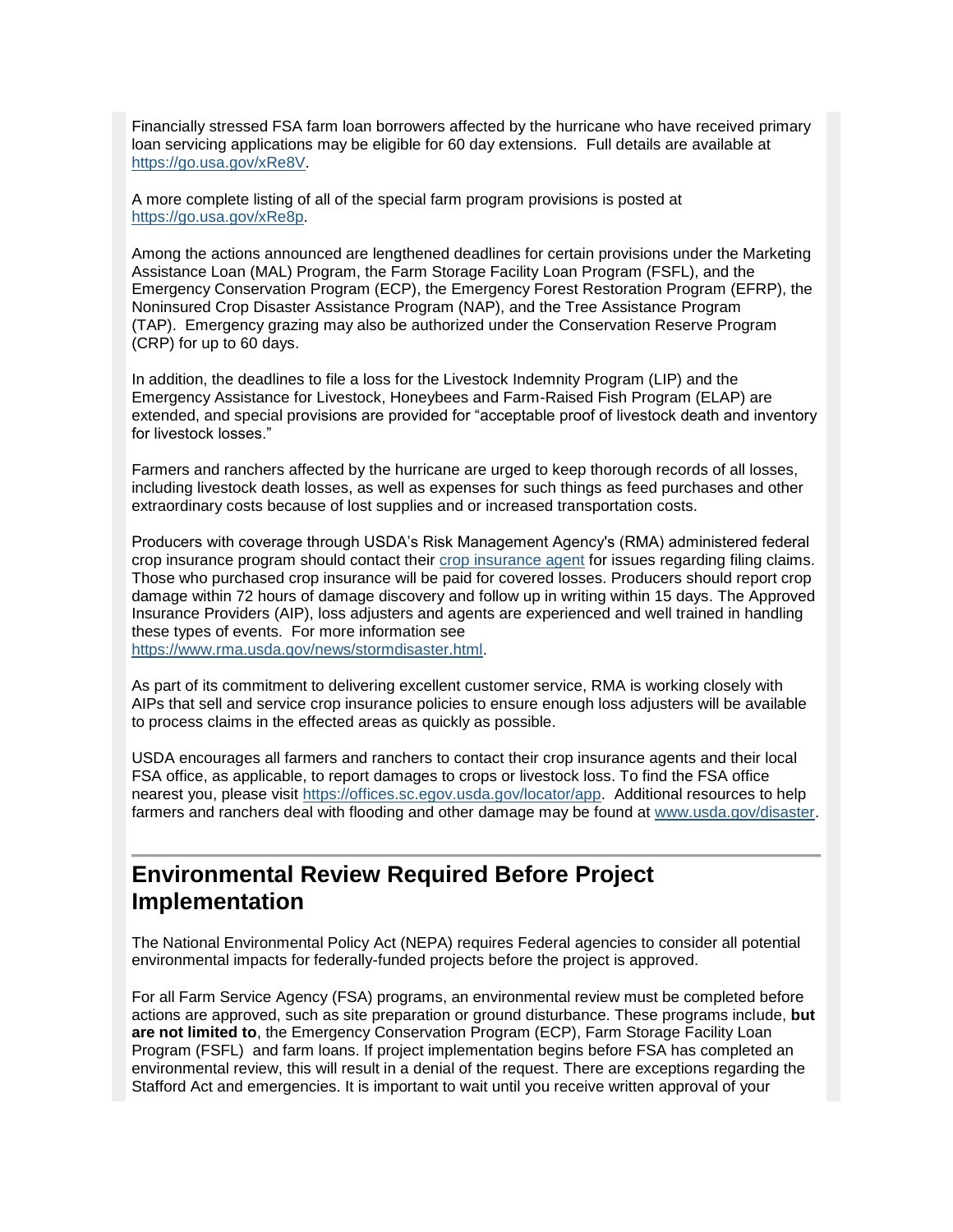project proposal before starting any actions, including, but not limited to, vegetation clearing, site preparation or ground disturbance.

Remember to contact your local FSA county office early in your planning process to determine what level of environmental review is required for your program application so that it can be completed timely.

Applications cannot be approved contingent upon the completion of an environmental review. FSA must have copies of all permits and plans before an application can be approved.

## <span id="page-3-0"></span>**USDA Reminds Producers of Nov. 1 ELAP Application Deadline**

The Emergency Assistance for Livestock, Honeybees, and Farm-Raised Fish Program (ELAP) provides emergency assistance to eligible livestock, honeybee, and farm-raised fish producers who have losses due to adverse weather or other conditions, such as hurricanes, tornados, and wildfires, not covered by other agricultural disaster assistance programs.

Eligible livestock losses include grazing losses not covered under the Livestock Forage Disaster Program (LFP), or the loss of purchased feed and/or mechanically harvested feed due to an eligible adverse weather event.

Eligible honeybee losses include loss of purchased feed due to an eligible adverse weather event, cost of additional feed purchased above normal quantities due to an eligible adverse weather condition, colony losses in excess of normal mortality due to an eligible weather event or loss condition, including CCD, and hive losses due to eligible adverse weather.

Eligible farm-raised fish losses include death losses in excess of normal mortality and/or loss of purchased feed due to an eligible adverse weather event.

Producers who suffer eligible livestock, honeybee, or farm-raised fish losses from October 1, 2016 to September 30, 2017 must file:

- A notice of loss **the earlier of** 30 calendar days of when the loss occurs or by November 1, 2017
- An application for payment by November 1, 2017

The Farm Bill caps ELAP disaster funding at \$20 million per federal fiscal year.

The following ELAP Fact Sheets (by topic) are available online:

- ELAP for Farm-Raised Fish Fact Sheet
- ELAP for Livestock Fact Sheet
- ELAP for Honeybees Fact Sheet

<span id="page-3-1"></span>To view these and other FSA program fact sheets, visit the FSA fact sheet web page at [www.fsa.usda.gov/factsheets](http://www.fsa.usda.gov/factsheets)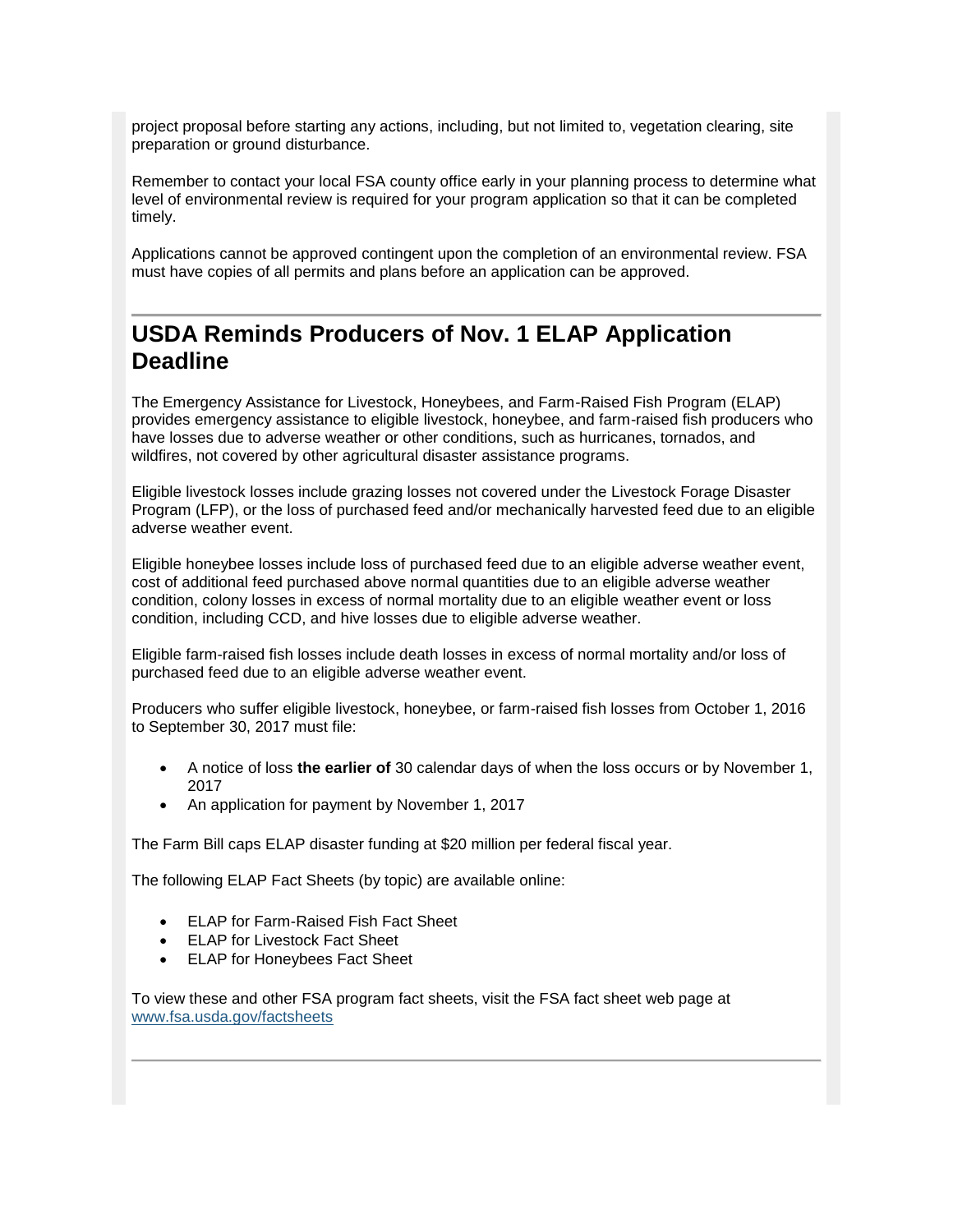## **Upcoming Acreage Reporting Dates**

In order to comply with FSA program eligibility requirements, all producers are encouraged to visit their local FSA County office to file an accurate crop certification report by the applicable deadline.

The following acreage reporting dates are applicable for the entire state of Georgia:

| November 15, 2017 | Apiculture, PRF and Perennial Forage (Grass) with intended use |
|-------------------|----------------------------------------------------------------|
|                   | of forage or grazing. NOTE: This is deadline for 2018 acreage  |
|                   | reporting purposes.                                            |
|                   | Onions (Planted 9/20-10/20)                                    |
|                   |                                                                |

The following exceptions apply to the above acreage reporting dates:

- If the crop has not been planted by the above acreage reporting date, then the acreage must be reported no later than 15 calendar days after planting is completed.
- If a producer acquires additional acreage after the above acreage reporting date, then the acreage must be reported no later than 30 calendars days after purchase or acquiring the lease. Appropriate documentation must be provided to the County Office.
- If a perennial forage crop is reported with the intended use of "cover only," "green manure," "left standing," or "seed," then the acreage must be reported by July 15. Noninsured Crop Disaster Assistance Program (NAP) policyholders should note that the acreage reporting date for NAP covered crops is the earlier of the dates listed above or 15 calendar days before grazing or harvesting of the crop begins. For questions regarding crop certification and crop loss reports, please contact your local FSA office.

## <span id="page-4-0"></span>**Dairy Producers Can Enroll for 2018 Coverage**

#### **Secretary Allows Producers to Opt Out**

The U.S. Department of Agriculture (USDA) Farm Service Agency (FSA) today announced that starting Sept. 1, 2017, dairy producers can enroll for 2018 coverage in the Margin Protection Program (MPP-Dairy). Secretary Sonny Perdue has utilized additional flexibility this year by providing dairy producers the option of opting out of the program for 2018.

To opt out, a producer should not sign up during the annual registration period. By opting out, a producer would not receive any MPP-Dairy benefits if payments are triggered for 2018. Full details will be included in a subsequent Federal Register Notice. The decision would be for 2018 only and is not retroactive.

The voluntary program, established by the 2014 Farm Bill, provides financial assistance to participating dairy producers when the margin – the difference between the price of milk and feed costs – falls below the coverage level selected by the producer.

MPP-Dairy gives participating dairy producers the flexibility to select coverage levels best suited for their operation. Enrollment ends on Dec. 15, 2017, for coverage in calendar year 2018. Participating farmers will remain in the program through Dec. 31, 2018, and pay a minimum \$100 administrative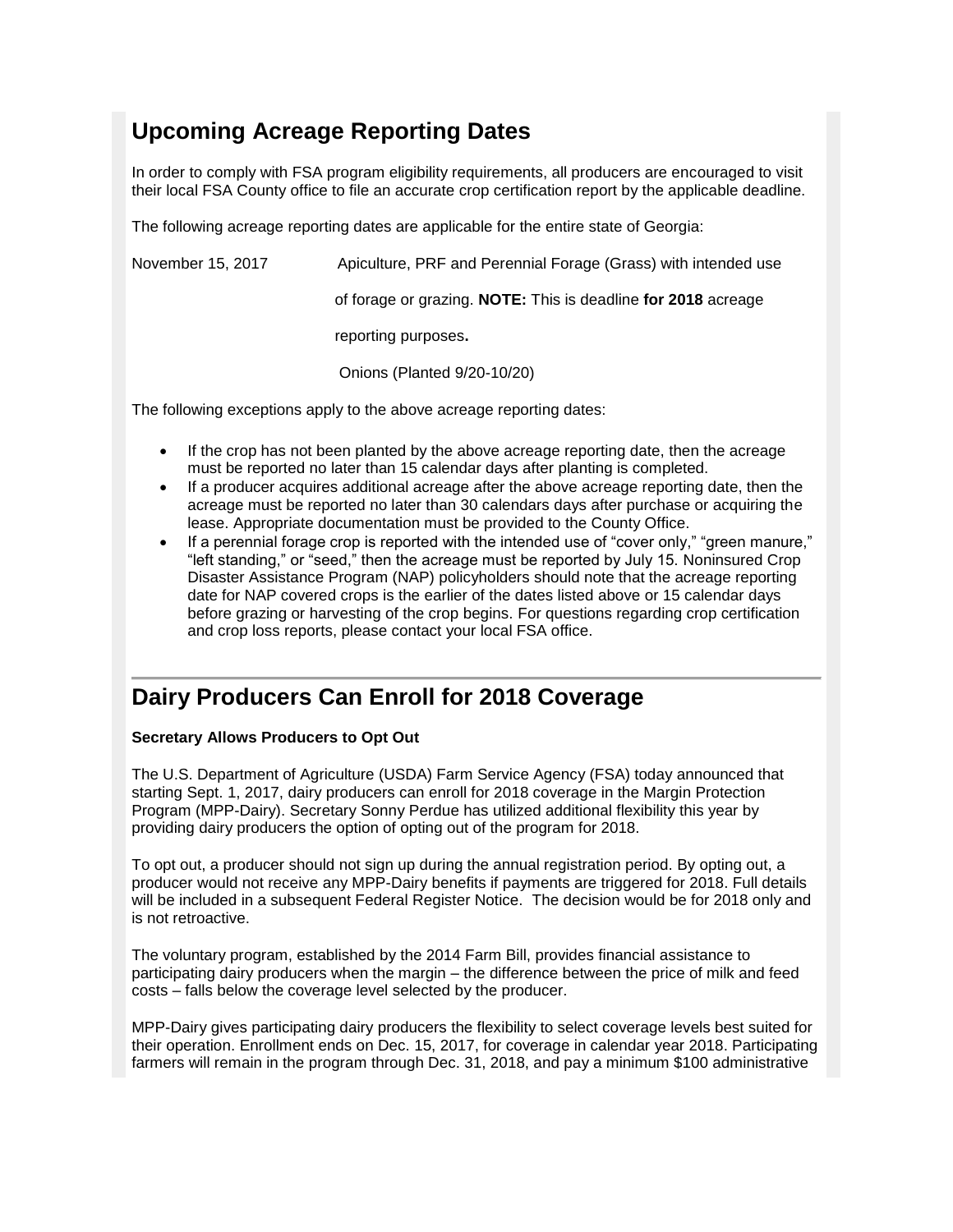fee for 2018 coverage. Producers have the option of selecting a different coverage level from the previous coverage year during open enrollment.

Dairy operations enrolling in the program must meet conservation compliance provisions and cannot participate in the Livestock Gross Margin Dairy Insurance Program. Producers can mail the appropriate form to the producer's administrative county FSA office, along with applicable fees, without necessitating a trip to the local FSA office. If electing higher coverage for 2018, dairy producers can either pay the premium in full at the time of enrollment or pay 100 percent of the premium by Sept. 1, 2018. Premium fees may be paid directly to FSA or producers can work with their milk handlers to remit premiums on their behalf.

USDA has a web tool to help producers determine the level of coverage under the MPP-Dairy that will provide them with the strongest safety net under a variety of conditions. The online resource, available at [www.fsa.usda.gov/mpptool,](http://www.fsa.usda.gov/mpptool) allows dairy farmers to quickly and easily combine unique operation data and other key variables to calculate their coverage needs based on price projections. Producers can also review historical data or estimate future coverage based on data projections. The secure site can be accessed via computer, Smartphone, tablet or any other platform, 24 hours a day, seven days a week.

For more information, visit FSA online at [www.fsa.usda.gov/dairy](http://www.fsa.usda.gov/dairy) or stop by a local FSA County Office to learn more about the MPP-Dairy.

## <span id="page-5-0"></span>**All Georgia Counties Eligible for Emergency Loans Following Presidential Disaster Declaration**

All Georgia Counties were declared a primary disaster due to Hurricane Irma. Under this designation, producers with operations in any primary or contiguous county are eligible to apply for low interest emergency loans.

Emergency loans help producers recover from production and physical losses due to drought, flooding, and other natural disasters or quarantine.

Producers have eight months from the date of the declaration to apply for emergency loan assistance. FSA will consider each loan application on its own merits, taking into account the extent of losses, security available, and repayment ability. Producers can borrow up to 100 percent of actual production or physical losses, to a maximum amount of \$500,000.

For more information about emergency loans, please contact your local FSA office or visit [www.fsa.usda.gov.](http://www.fsa.usda.gov/)

### <span id="page-5-1"></span>**Beginning Farmer Loans**

FSA assists beginning farmers to finance agricultural enterprises. Under these designated farm loan programs, FSA can provide financing to eligible applicants through either direct or guaranteed loans. FSA defines a beginning farmer as a person who:

- Has operated a farm for not more than 10 years
- Will materially and substantially participate in the operation of the farm
- Agrees to participate in a loan assessment, borrower training, and financial management program sponsored by FSA